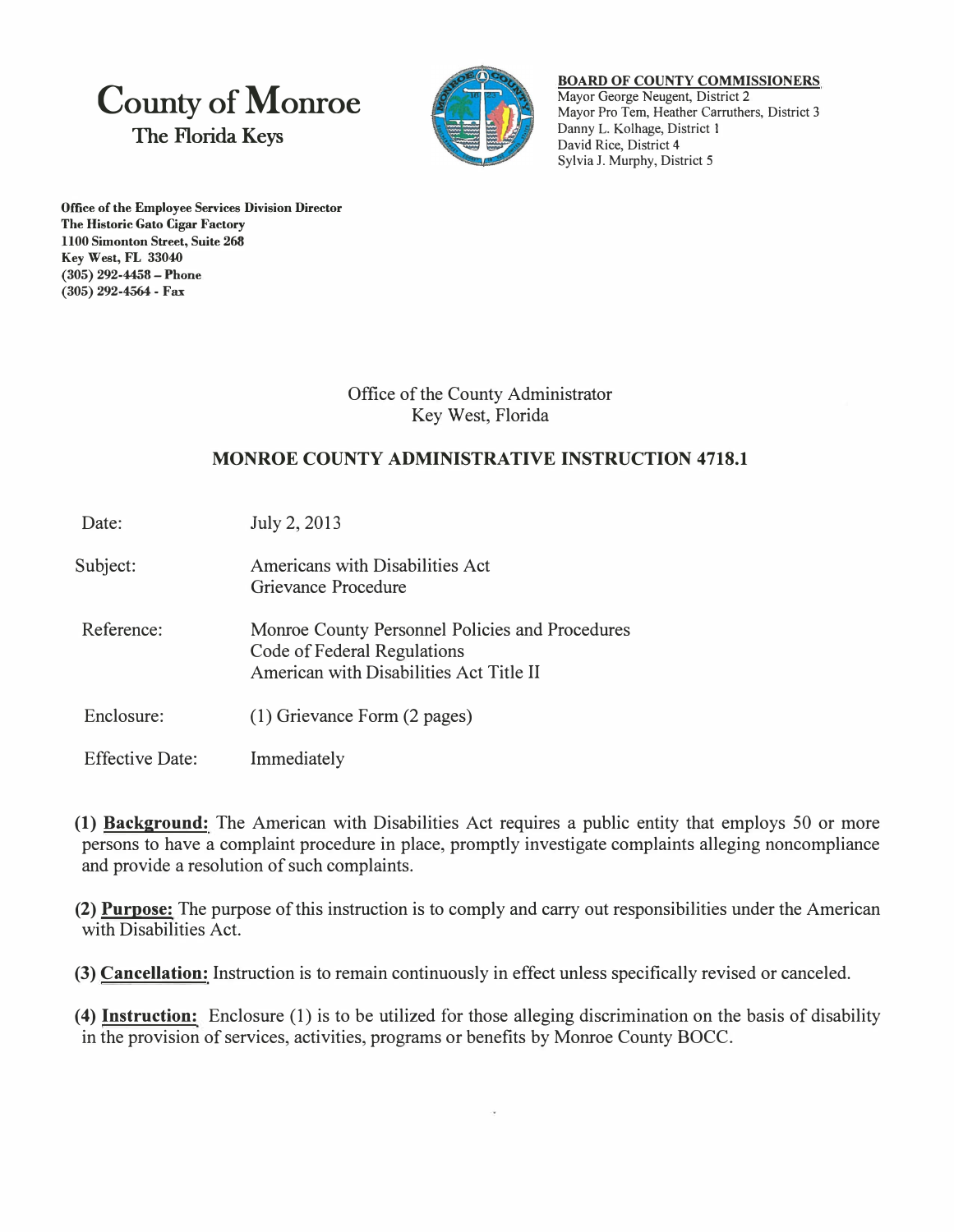## **(5) Action:**

This Grievance Procedure is established to meet the requirements of the Americans with Disabilities Act of 1990 ( "ADA"). It may be used by anyone who wishes to file a complaint alleging discrimination on the basis of disability in the provision of services, activities, programs, or benefits by the Monroe County Board of County Commissioners. The County's Personnel Policy governs employment-related complaints of disability discrimination.

The complaint should be in writing and contain information about the alleged discrimination such as name, address, phone number of complainant and location, date and description of the problem. Alternative means of filing complaints, such as personal interviews or a tape recording of the complaint, will be made available for persons with disabilities upon request.

The complaint should be submitted by the grievant and/or his/her designee as soon possible but no later than 60 calendar days after the alleged violation to:

**Alana Thurston, Human Resources Coordinator Monroe County Board of County Commissioners Gato Building - 1100 Simonton St. Employee Services Division Key West, Florida 33040** 

Within 15 calendar days after receipt of the complaint, Alana Thurston or her designee will meet with the complainant to discuss the complaint and the possible resolutions. Within 15 calendar days of the meeting, Alana Thurston or her designee will respond in writing, and where appropriate, in a format accessible to the complainant, such as large print, Braille, or audio tape. The response will explain the position of the County and offer options for substantive resolution of the complaint.

If the response by Alana Thurston or her designee does not satisfactorily resolve the issue, the complainant or his/her designee may appeal the decision within 15 calendar days after receipt of the response to the County Administrator or his designee.

Within 15 calendar days after receipt of the appeal, the County Administrator or his designee will meet with the complainant to discuss the complaint and possible resolutions. Within 15 calendar days after the meeting, the County Administrator or his designee will respond in writing, and, where appropriate, in a format accessible to the complainant, with a final resolution of the complaint.

All written complaints received by Alana Thurston or her designee, appeals to the County Administrator or his designee, and responses from these two offices will be retained by the County for at least three years.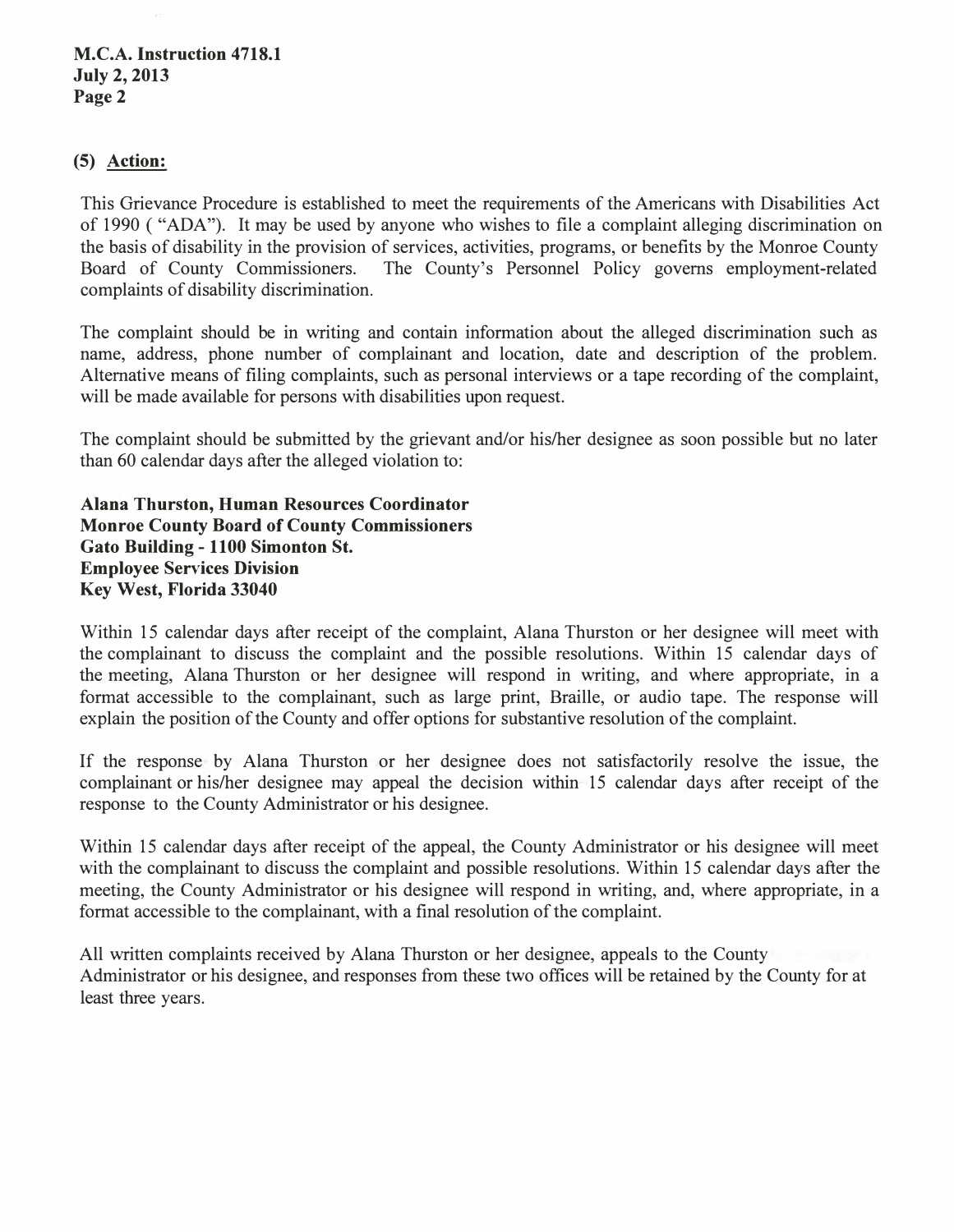**M.C.A. Instruction 4718.1 July 2, 2013 Page3**

**.. Roman Gastesi County Administrator** 

Distribution: VI Originator: DHR Review: July 2, 2016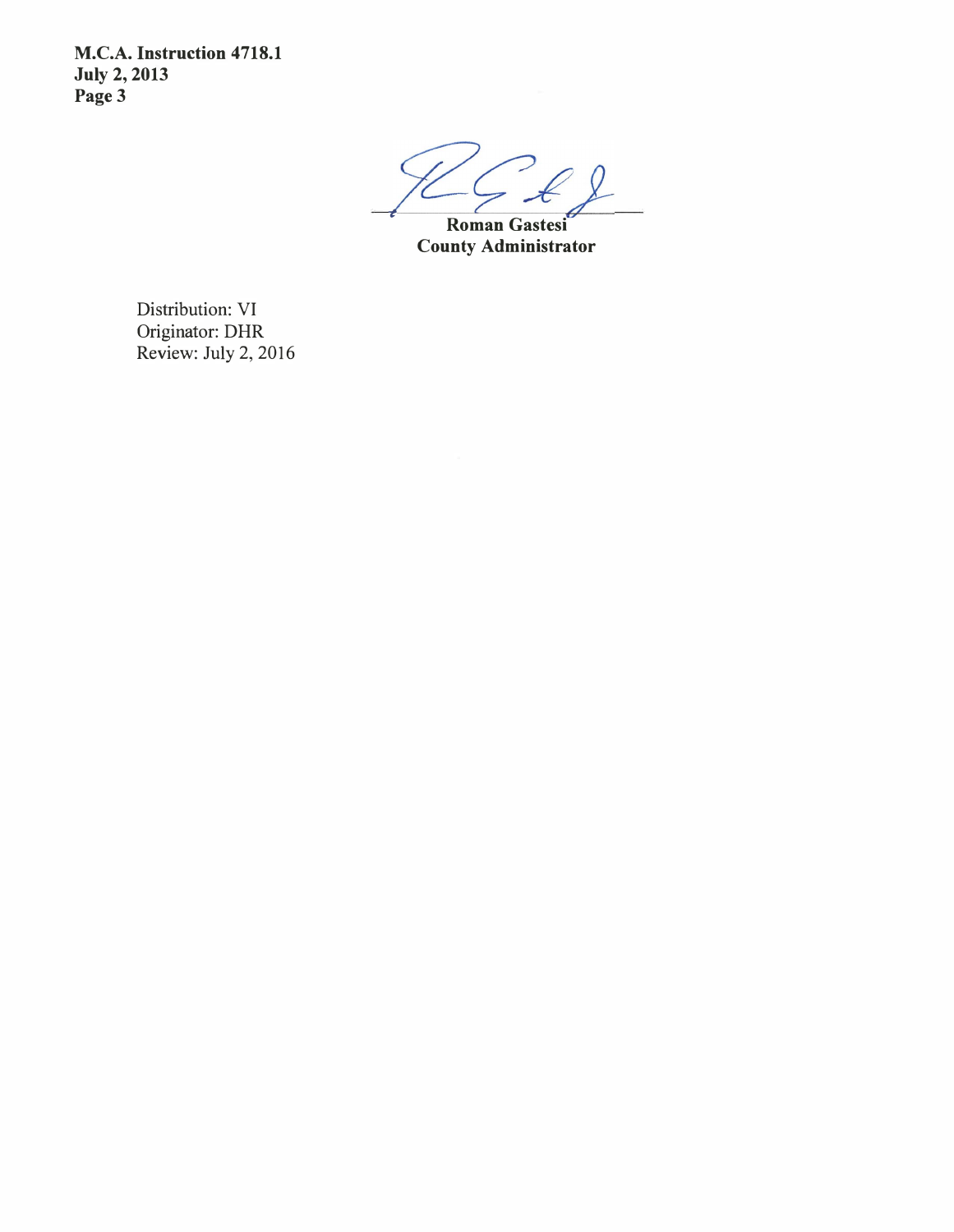| AMERICANS WITH DISABILITIES ACT (ADA)<br>M.C.A. Instruction 4718.1<br><b>GRIEVANCE FORM</b><br><b>July 2, 2013</b><br>Page 4                                                                                                                                                                                                                                                                               |  |
|------------------------------------------------------------------------------------------------------------------------------------------------------------------------------------------------------------------------------------------------------------------------------------------------------------------------------------------------------------------------------------------------------------|--|
| <b>Complete and send to: Employee Services Division</b><br>Attn: Alana Thurston, Human Resources Coordinator<br><b>1100 Simonton Street</b><br>Key West, FL 33040<br>Date Received   <b>Market Date Received</b>   <b>Market Date 10   120   120   120   120   120   120   120   120   120   120   120   120   120   120   120   120   120   120   120   120   120   120   120   120   120   120   120</b> |  |
| <b>COMPLAINANT INFORMATION</b>                                                                                                                                                                                                                                                                                                                                                                             |  |
| Name<br><b>Date</b>                                                                                                                                                                                                                                                                                                                                                                                        |  |
| <b>ADDRESS:</b><br><u> 1989 - Andrea Stadt Britain, amerikansk politik (d. 1989)</u>                                                                                                                                                                                                                                                                                                                       |  |
| ZIP<br><b>STATE</b><br><b>CITY</b>                                                                                                                                                                                                                                                                                                                                                                         |  |
| HOME PHONE (include area code)<br>Business Phone (include area code)                                                                                                                                                                                                                                                                                                                                       |  |
| PERSON ALLEGING ADA VIOLATION (if other than complainant):                                                                                                                                                                                                                                                                                                                                                 |  |
| Name                                                                                                                                                                                                                                                                                                                                                                                                       |  |
| <b>ADDRESS:</b>                                                                                                                                                                                                                                                                                                                                                                                            |  |
| <b>STATE</b><br>ZIP<br><b>CITY</b>                                                                                                                                                                                                                                                                                                                                                                         |  |
| HOME PHONE (include area code)<br>Business Phone (include area code)                                                                                                                                                                                                                                                                                                                                       |  |
| <b>OTHER CONTACT INFORMATION:</b>                                                                                                                                                                                                                                                                                                                                                                          |  |
| INFORMATION ON ALLEGED VIOLATION                                                                                                                                                                                                                                                                                                                                                                           |  |
| DATE ALLEGED VIOLATION OCCURRED                                                                                                                                                                                                                                                                                                                                                                            |  |
| DESCRIPTION OF ALLEGED VIOLATION (attach additional information or documentation if necessary)                                                                                                                                                                                                                                                                                                             |  |
|                                                                                                                                                                                                                                                                                                                                                                                                            |  |
|                                                                                                                                                                                                                                                                                                                                                                                                            |  |
|                                                                                                                                                                                                                                                                                                                                                                                                            |  |
|                                                                                                                                                                                                                                                                                                                                                                                                            |  |
|                                                                                                                                                                                                                                                                                                                                                                                                            |  |